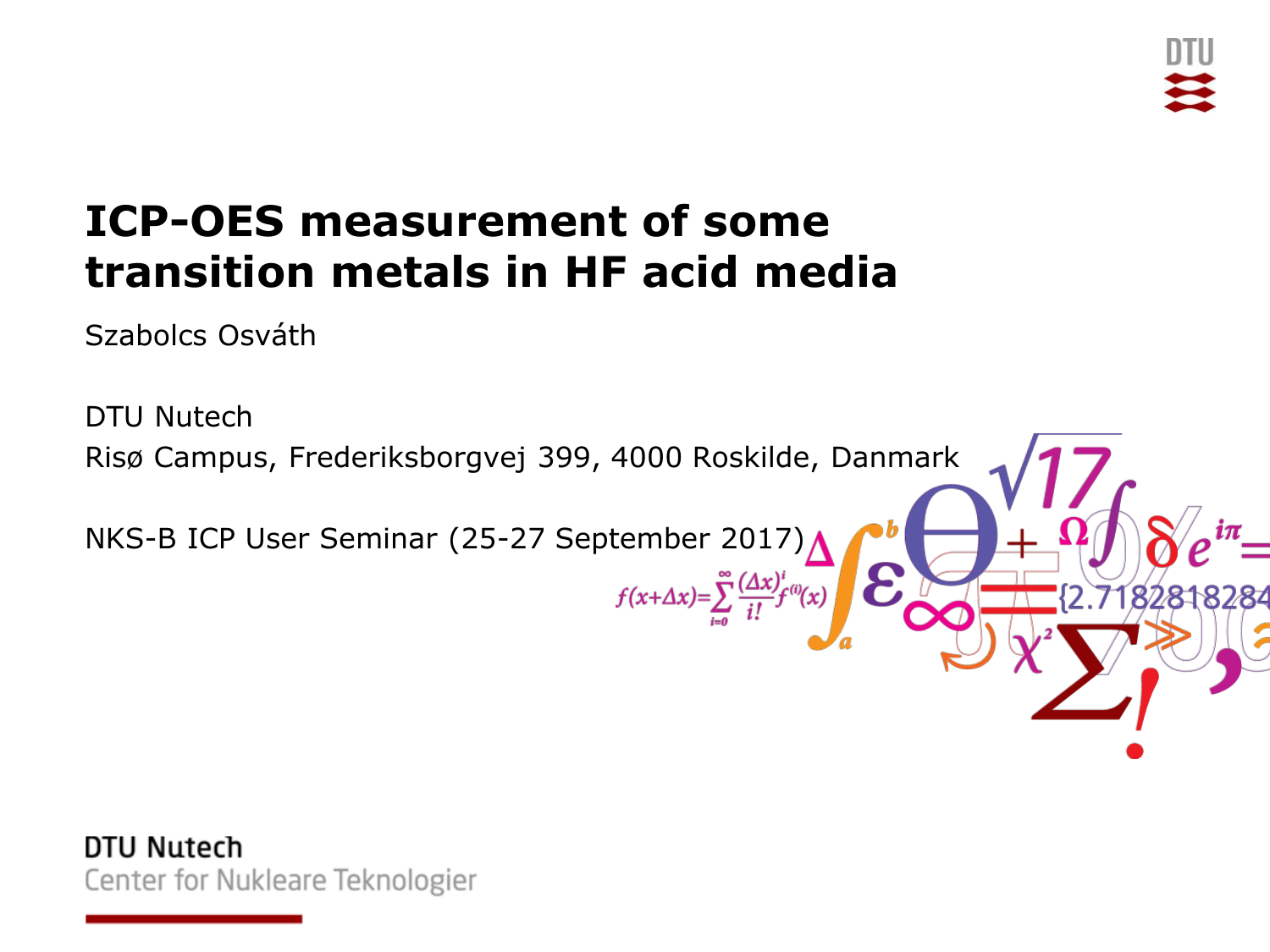# **Introduction 1**

- Method has to be developed for determination of  $93$ Mo,  $94$ Nb (and  $93Zr$ ) from nuclear power plant wastes (for example steel samples).
- Many preliminary experiments for method developement have to be performed: a relatively fast and easy technique is needed to understand the chemical behavior of Mo and Nb (and Zr).
- Easy-to-measure isotopes (gamma-emitters):  $95Zr \rightarrow 95Nb$ 
	- $-$  <sup>95</sup>Zr (t<sub>1/2</sub> = 64 days): 724 keV (44%) and 756 keV (54%) gamma-line
	- $-$  <sup>95</sup>Nb (t<sub>1/2</sub> = 35 days) : 765 keV (100%) gamma-line
	- No such isotope of Mo exists.
- No more working nuclear reactors at Risø! Without it the named radionuclides are very expensive to have (purchase).
- We have to rely on the stable isotopes of natural composition of these analytes. Their concentrations are measured using ICP-OES.
- Zr and Nb are "flourofil" elements. [Anal Sci 25 (2009)  $1181 1187$ ]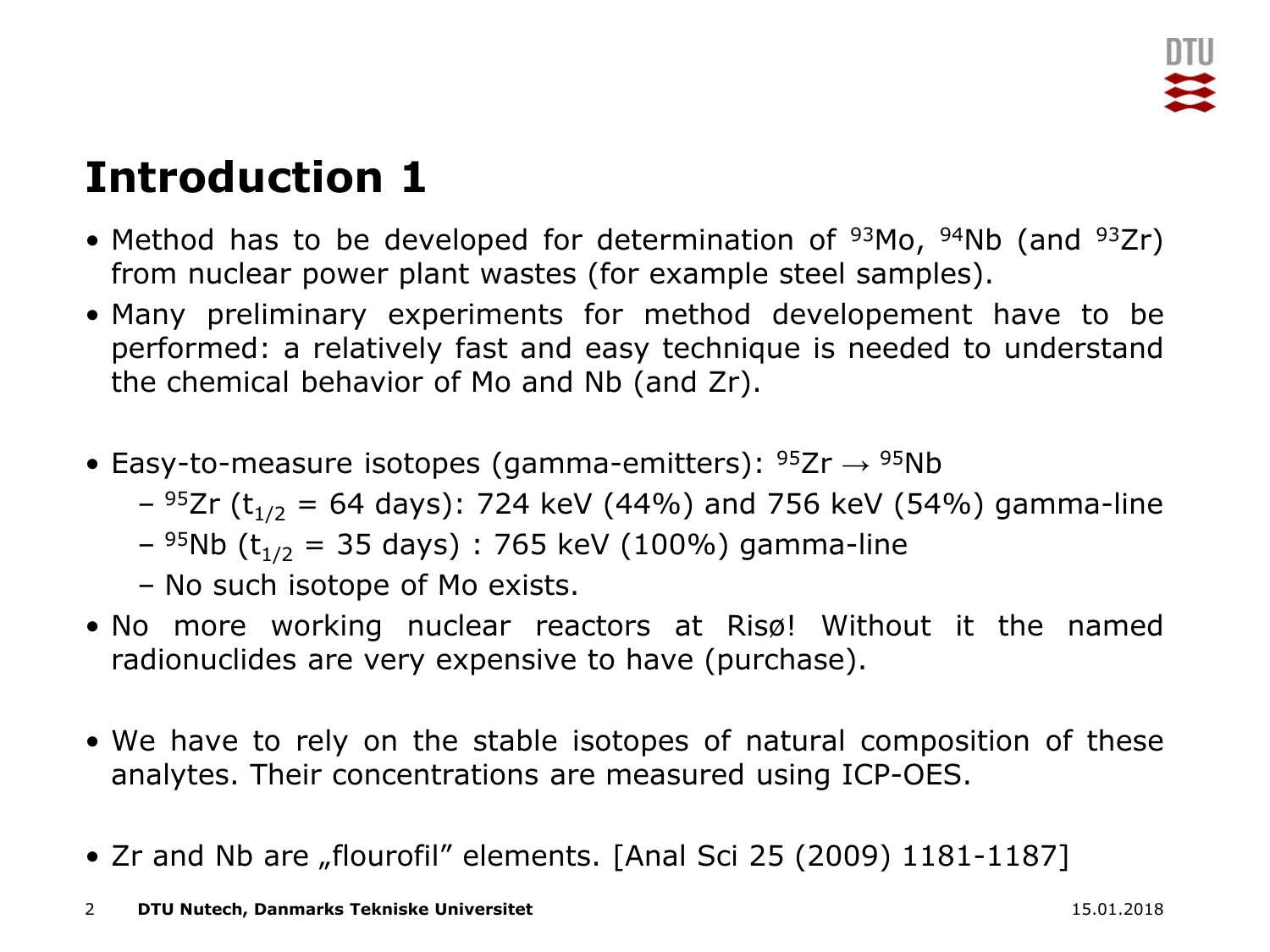

#### **"Fluorophil" elements**

1182

#### ANALYTICAL SCIENCES OCTOBER 2009, VOL. 25

| H              |                             |      |                           |                                                  |                 |                              |                              |                               |                           |                         |                             |                   |                             |                                 |                               |     | He |
|----------------|-----------------------------|------|---------------------------|--------------------------------------------------|-----------------|------------------------------|------------------------------|-------------------------------|---------------------------|-------------------------|-----------------------------|-------------------|-----------------------------|---------------------------------|-------------------------------|-----|----|
|                | Be"                         |      |                           |                                                  |                 |                              | B <sup>T</sup>               | Ć                             |                           | о                       | F                           | Ne                |                             |                                 |                               |     |    |
|                | 県                           |      |                           |                                                  |                 |                              | 萨                            | CO <sub>3</sub> <sup>2</sup>  | NO <sub>3</sub>           |                         |                             |                   |                             |                                 |                               |     |    |
| Na             | $\mathsf{Mg}^{\mathsf{II}}$ |      |                           |                                                  |                 |                              | $\mathsf{Al}^{\mathsf{III}}$ | 'si <sup>v</sup>              | p۷                        | $\mathrm{s}^\textsf{v}$ | C                           | AΓ                |                             |                                 |                               |     |    |
|                |                             |      |                           |                                                  |                 |                              | #                            | $SIF_6^{(2)}$                 | $PO4$ <sup>3</sup>        | $SO_4$ <sup>2</sup>     |                             |                   |                             |                                 |                               |     |    |
| κ              | Ca                          | Sc   |                           | гH                                               | ш<br>Сr         | Mn                           | Fe <sup>III</sup>            | Co                            | Ni"                       | Cu'                     | Zn"                         | Ga <sup>III</sup> | $\mathbf{Ge}^{\mathsf{IV}}$ | $\mathsf{As}^{\mathsf{III}}$    | $\mathbf{Se}^{\mathsf{IV}}$   | Bri | Κr |
|                |                             | #    | $\text{TE}_4^{12}$ .      | VO <sub>2</sub>                                  | #               |                              | ä                            |                               |                           |                         |                             | #                 | GeF $_6^2$ .                | $A \otimes O_3$ <sup>3</sup>    | SeO <sub>3</sub> <sup>2</sup> |     |    |
| R <sub>b</sub> | sr'                         | WIII | $\mathsf{Zr}^\mathsf{IV}$ | N <sub>b</sub> <sup>v</sup>                      | Mo <sup>M</sup> | Тc                           | $Ru^{\parallel\parallel}$    | <mark>Rh<sup>ill</sup></mark> | $Pd^{\text{II}}$          | Ag                      | $\mathsf{Cd}^{\mathsf{II}}$ | $\ln$             | $Sn^{W}$                    | $Sb$ <sup><math>  </math></sup> | <b>Tell</b>                   |     | Xe |
|                |                             |      | $ZrF_6^2$                 | $\textsf{NbOF}_{6}^{-2}$ $\textsf{MoO}_{4}^{-2}$ |                 |                              | ğ.                           | $RhBr_6^2$ .                  | $PdBr_a^2$ .              |                         | $\text{CdBr}_4^{-2}$        | $mBr_{\alpha}$    | $SnF_6^2$ .                 | $SbF_6^2$ .                     | Ге $\mathrm{O_2}^2$ $\mid$    |     |    |
| Cs'            | Ba"                         | ⊢    | Ηf                        | Ta'                                              | W"'             | $\mathrm{Re}^{\mathrm{VII}}$ | $\mathbf{Os}^{\mathsf{IV}}$  | FII                           | $\mathsf{Pt}^\mathsf{IV}$ | Au <sup>lii</sup>       | <b>Ag</b> <sup>y</sup>      | <b>TILL</b>       | Pb <sup>II</sup>            | B <sup>III</sup>                | Po                            | At  | Rn |
|                |                             |      | $\mathsf{HIF_6}^2$        | $TaOF_6^3$                                       | $^{2}$ , CWV    | $\mathsf{ReO}_4$             | $\text{OsBr}_6^{-2}$         | $\mathrm{rBr_6}^3$ .          | $PIBr_{\rm d}^2$ .        | $A \cup B \Gamma_4$     | $HglBr_4^R$                 | $\mathsf{TIBr}_4$ | $PbBr_4^2$                  | BilBr <sub>s</sub>              |                               |     |    |
| Fr             | Ra                          | A    | Rf                        | Db                                               | Sg              | Bh                           | Hs                           | Mt                            | Ds                        | Rg                      |                             |                   |                             |                                 |                               |     |    |

|   | $ La^{\parallel\parallel} $ | اللمط                       | االره | $\mathsf{Nd}^{\mathsf{III}}$ |     | $Pm$ Sm <sup>III</sup> Eu <sup>III</sup> |    | $ \mathbf{Gd}^{III} $ | <b>Tb</b> <sup>III</sup> | $Dy$ <sup>III</sup> Ho <sup>III</sup> |    | $\mathsf{E}\mathsf{r}^{\mathsf{III}}$ | <b>Tmll</b> | l vh <sup>ili</sup> li | $\overline{\phantom{a}}$ |
|---|-----------------------------|-----------------------------|-------|------------------------------|-----|------------------------------------------|----|-----------------------|--------------------------|---------------------------------------|----|---------------------------------------|-------------|------------------------|--------------------------|
|   |                             |                             |       |                              |     |                                          |    |                       |                          |                                       |    |                                       |             |                        |                          |
| А |                             | $\mathsf{Th}^{\mathsf{IV}}$ | Pa    |                              | Np. | Ρu                                       | Am | Cm                    | Βk                       | Сf                                    | Es | Em                                    | Md          | No                     |                          |
|   |                             |                             |       | $UO_2^{(2)}$                 |     |                                          |    |                       |                          |                                       |    |                                       |             |                        |                          |



Fluorophile element

Bromophile / lodophile elements  $\mathbf{Os}$ 





Insoluble fluoride forming element



Bare cation / Aquaphile elements

#: See text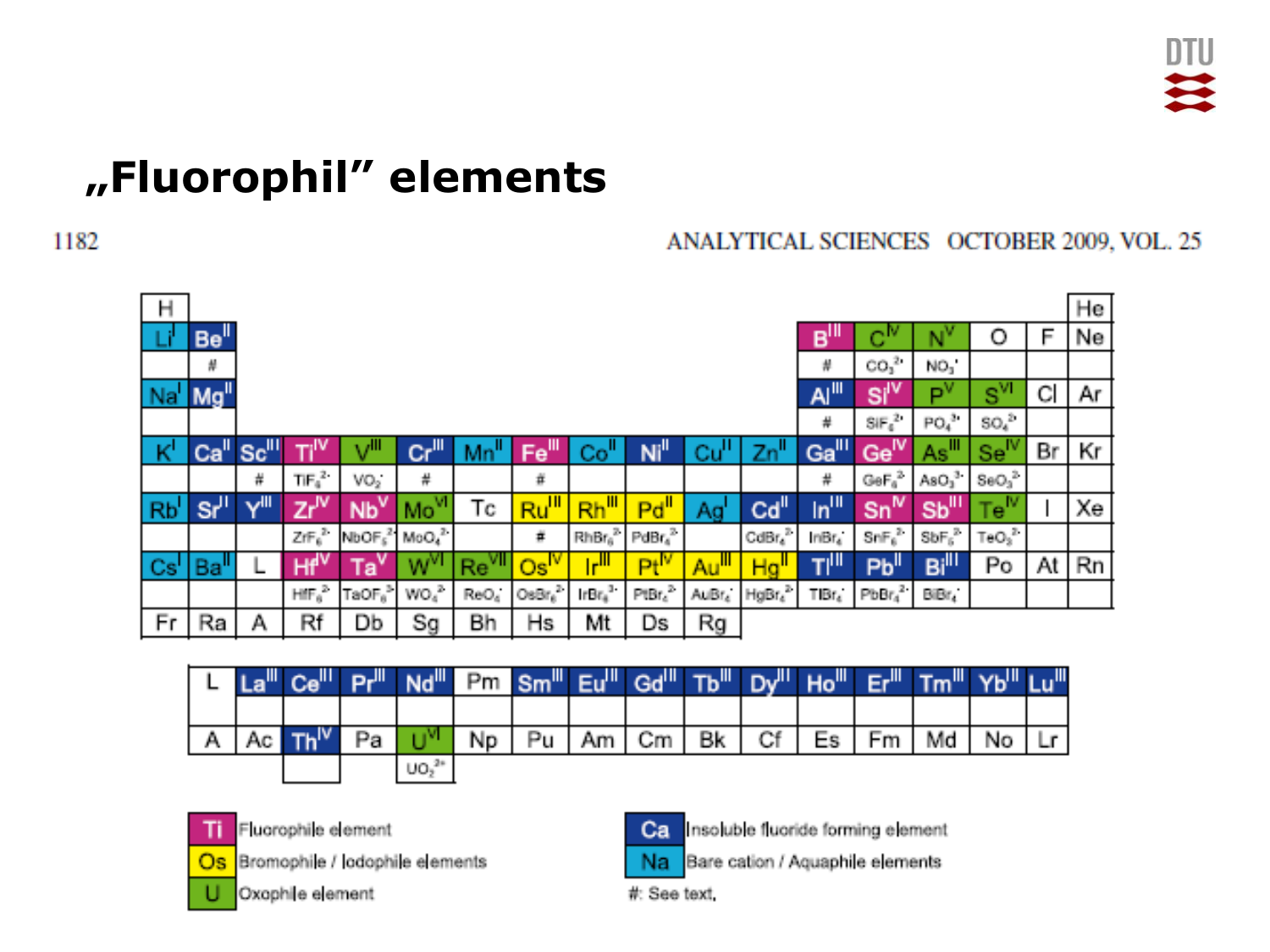# **Introduction 2**

- <sup>94</sup>Nb can be measured by gamma-spectrometry.
	- Radionuclides causing the Compton continuum have to be removed.
- <sup>93</sup>Mo can be measured by ICP-MS, LSC or X-ray spectrometry.
	- Each detection type needs a very pure source.
- A very effective method is needed. (Probably a several-steps method)
- Effectivity of each step has to be determined.
	- Decontamination factor (DF), separation factor

 $DF_{\text{component}} = A_{\text{component}}$ , before separation (step)  $A_{\text{component}}$ , after separation (step)  $DF_{\text{component}} = m_{\text{component}}$ , before separation (step)  $/m_{\text{component}}$ , after separation (step)

• To avoid the contamination of our laboratory, most preliminary experiments are performed using stable nuclides and ICP-OES as detection technique.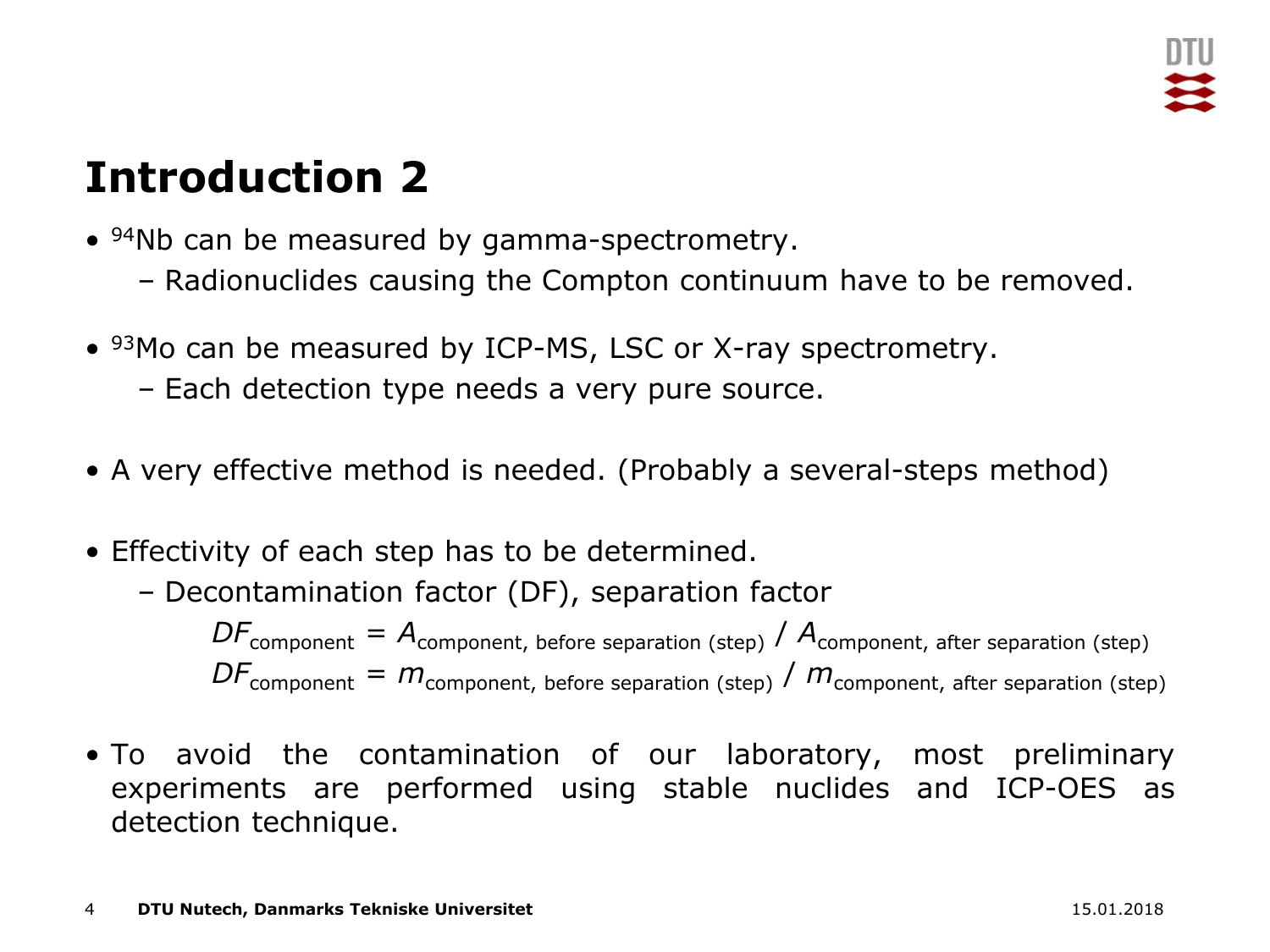

### **Equipment 1**

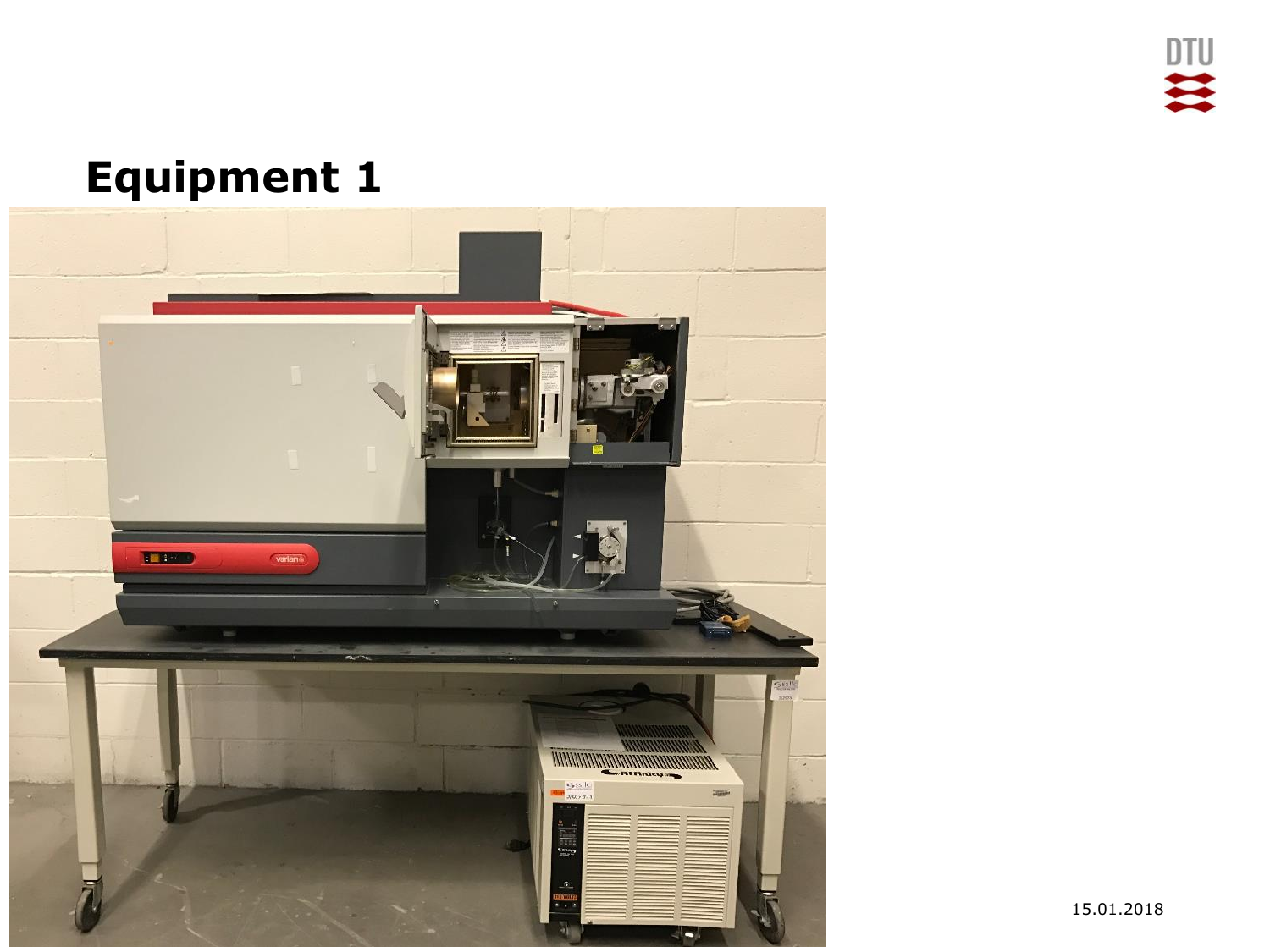# **Equipment 2**

- Hardware: Varian Vista AX CCD Simultaneous ICP-AES
- Software: ICP Expert II (Agilent Vista PRO Instrument Software, version 2.0)
- Ca. 3 mL sample is needed (1 M alkali … 1 M acid)
- Blank:  $3\%$  HNO<sub>3</sub>
- The main difficulty:
	- HF acid is practically always needed when dissolving and separating Nb and Zr, so it is present in all of the samples to be measured.
	- However, HF damages the glassware of the ICP-OES equipment.  $SiO<sub>2</sub> + 4 HF  $\rightarrow$  SiF<sub>4</sub> + 2 H<sub>2</sub>O$
- How to avoid this damage?
	- Dilution
	- Evaporation
	- Complexation
- **DTU Nutech, Danmarks Tekniske Universitet** 6 15.01.2018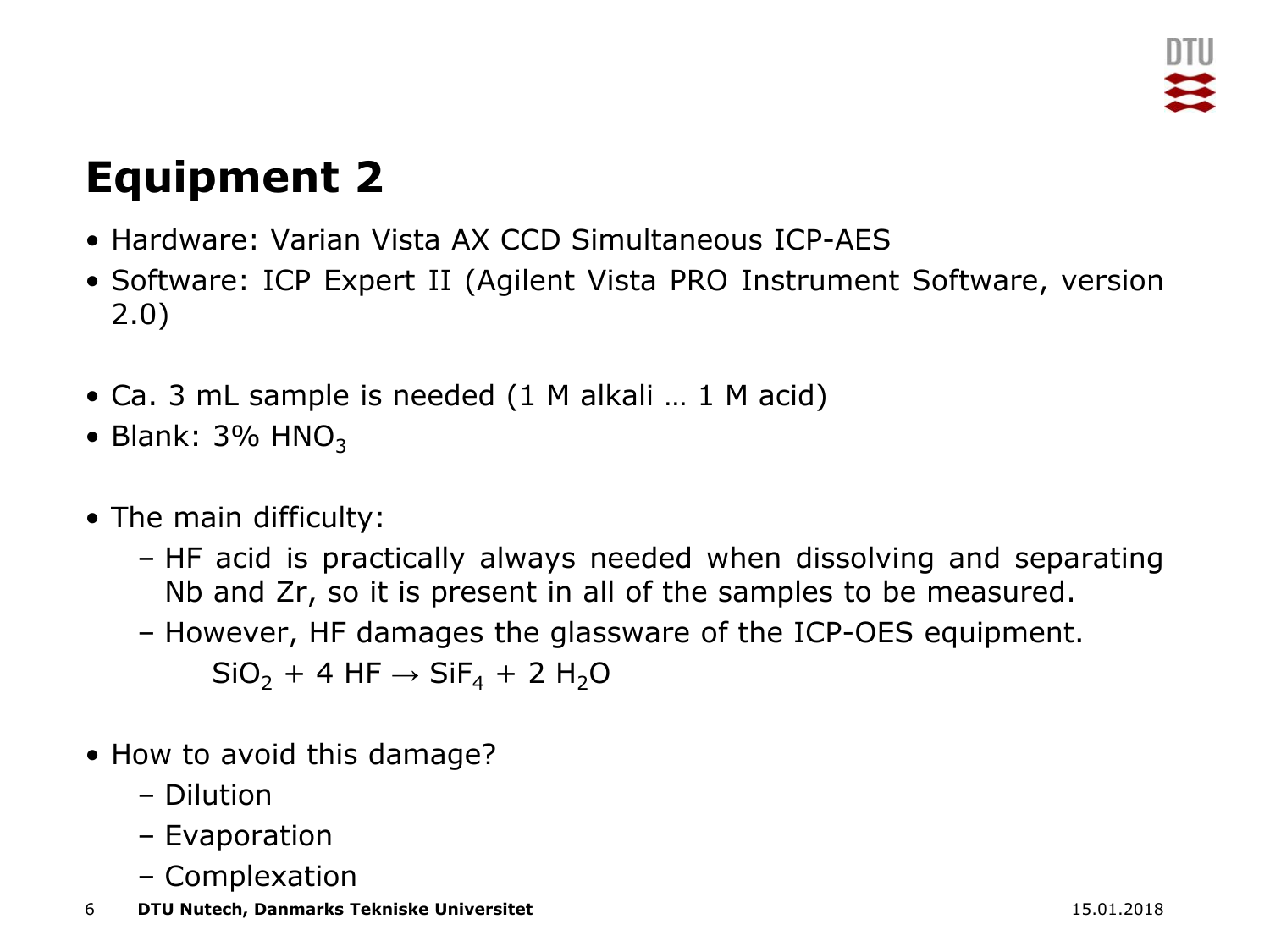# **Dilution**

- Authors of some papers (for example: Prog Nucl En 93 (2016) 362-370) do not take care of presence of F - when its concentration is below 0.005 M.
- So dilution might be used in certain cases.
	- Typically when HF concentration is not much higher than the given level (for example: 0.01 M or 0.02 M).
- But dilution also decreases the concentration of the analytes, so it cannot be widely used.
	- "Official" limits of detection: Mo: 4 ppb =  $\mu$ g/L = ng/mL

Nb: 4 ppb Zr: 1.5 ppb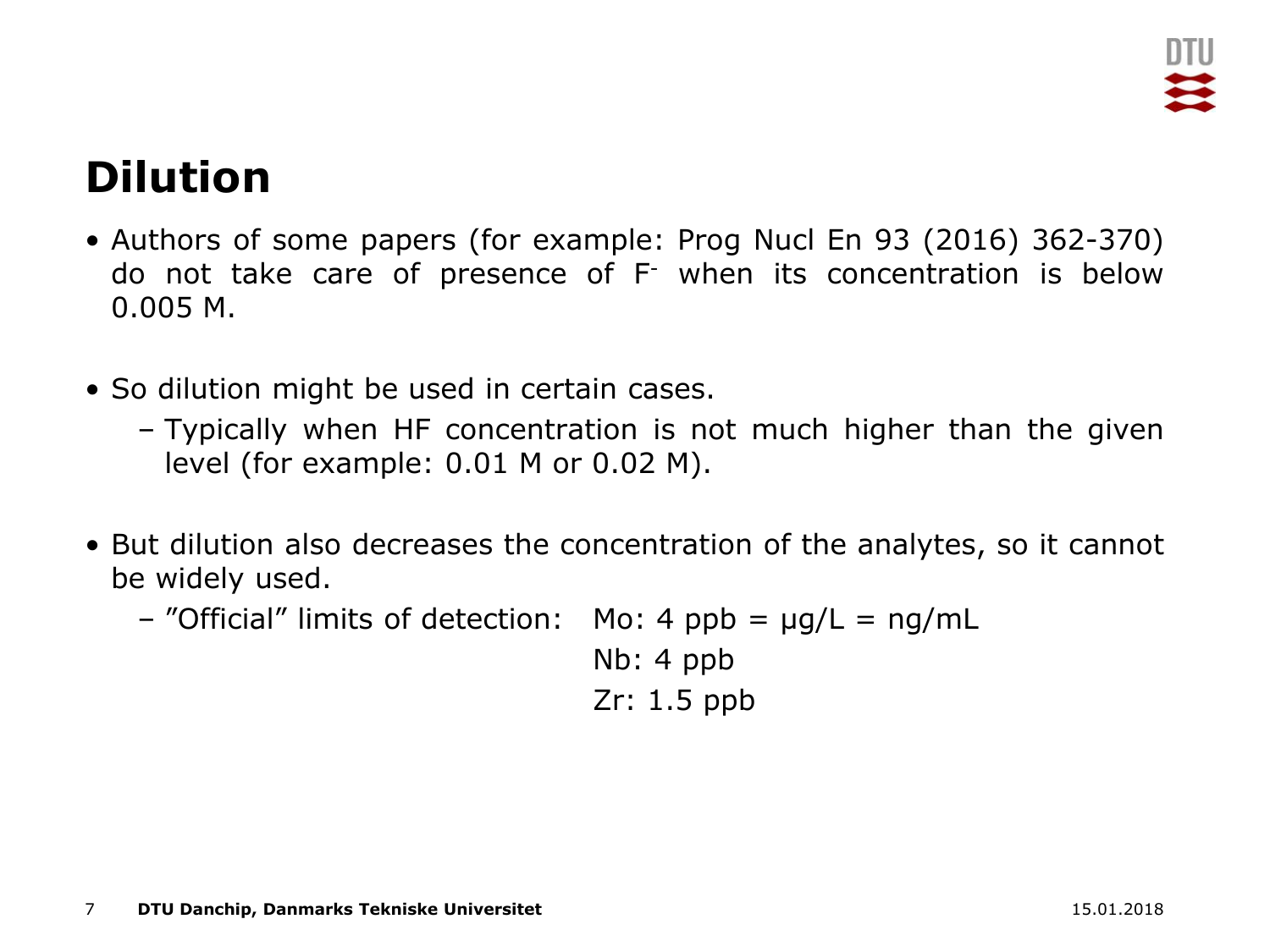### **Evaporation**

- Avoiding HF is practically impossible, as Zr and Nb can practically not be (and do not remain) dissolved without F - . (Remember, they are "fluorophile" elements.)
- But the concentration of F can be decreased significantly.
- For example: in case of 10 mL  $\geq$ 1 M HF (for example 2 M, 4 M, 6 M etc.)
	- evaporation
	- taking up in 100 µL cc. HF + 100 µl cc. HNO<sub>3</sub>
	- dilution to 10 mL
	- Result: 0.28 M HF / 0.16 M HNO<sub>3</sub>
	- Don't forget to protect the glass window of your fume hood!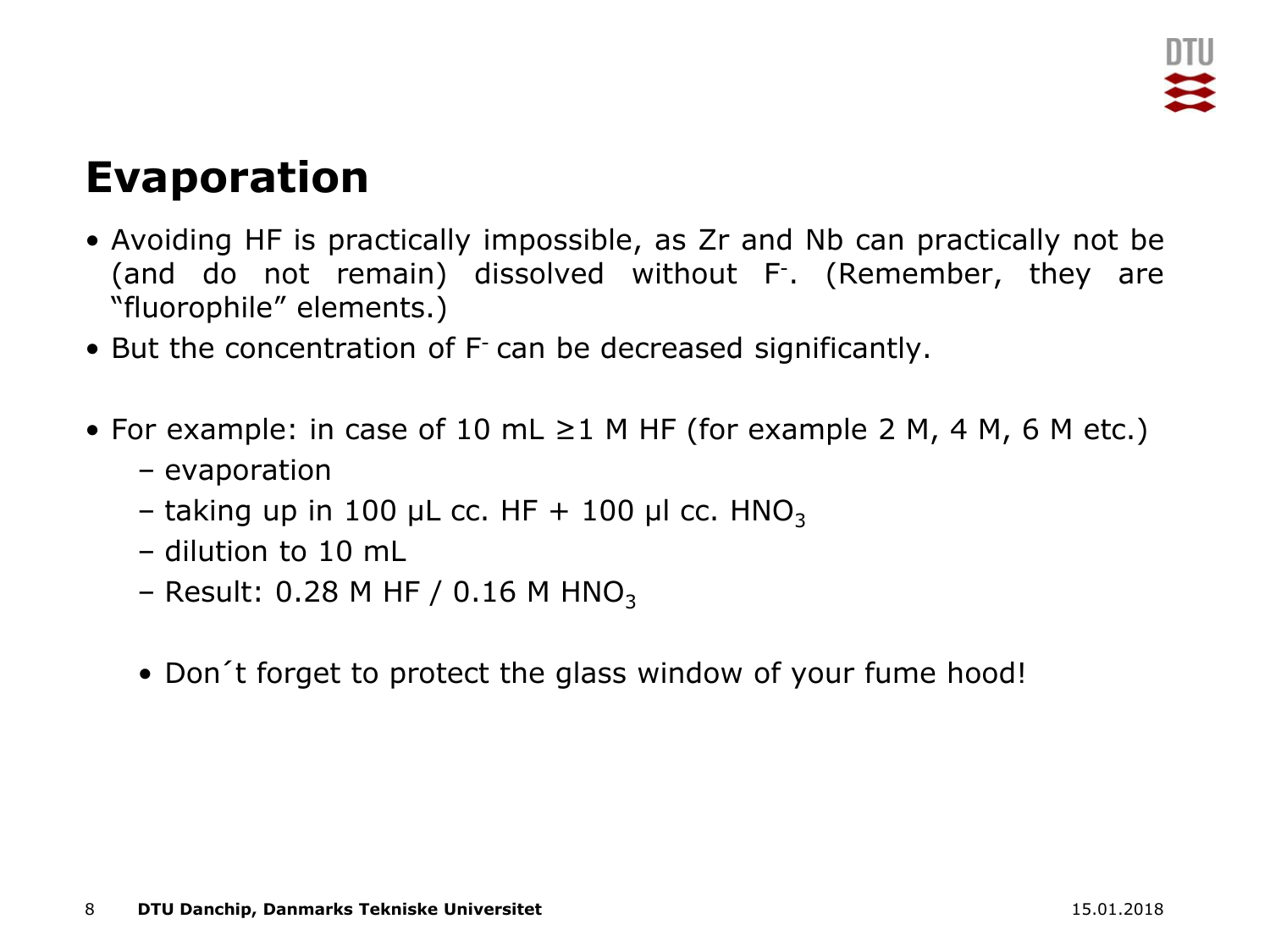# **Complexation**

• For complexation of excess F- , boric acid can be used (J Anal At Spectrom 11 (1996) 287-296):

4 HF +  $H_3BO_3 \rightarrow HBF_4 + 3 H_2O$ 

- It has to be taken into account, that boric acid increases the number of false signals:
	- Mo: 201.512 nm line
	- Zr: 343.823 nm line
	- Fe: 234.830, 273.358 and 373.713 nm lines
	- Ni: 230.299 nm line
	- Mn: 344.199 nm line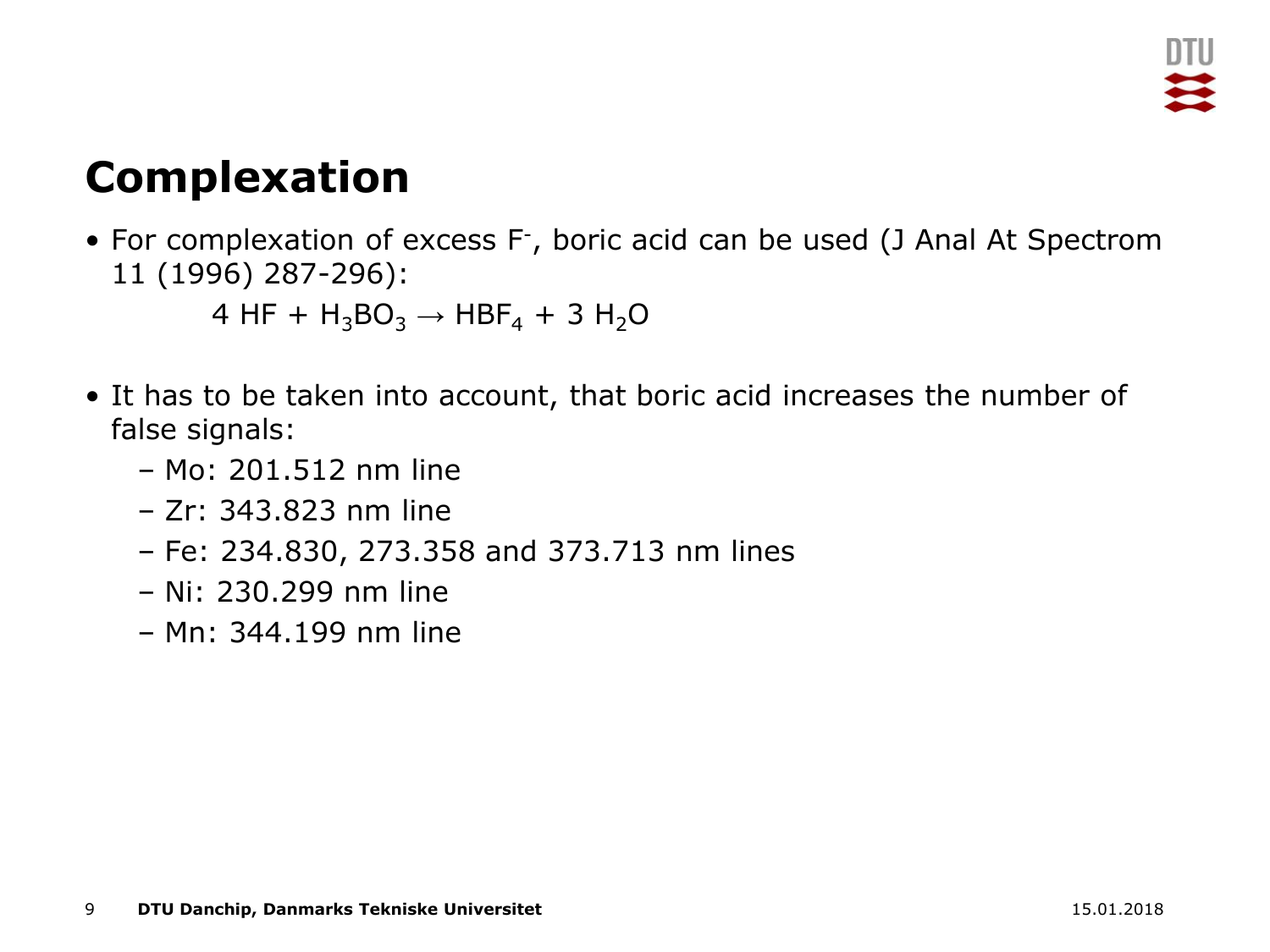# **Further difficulties 1**

- "Real time" analysis is not possible; results are produced some days after the experiment.
	- Correction of experiment´s parameters is mainly not possible.
	- A huge drawback compared to gamma-spectrometry.
- (But measurement of an individual sample is much faster.)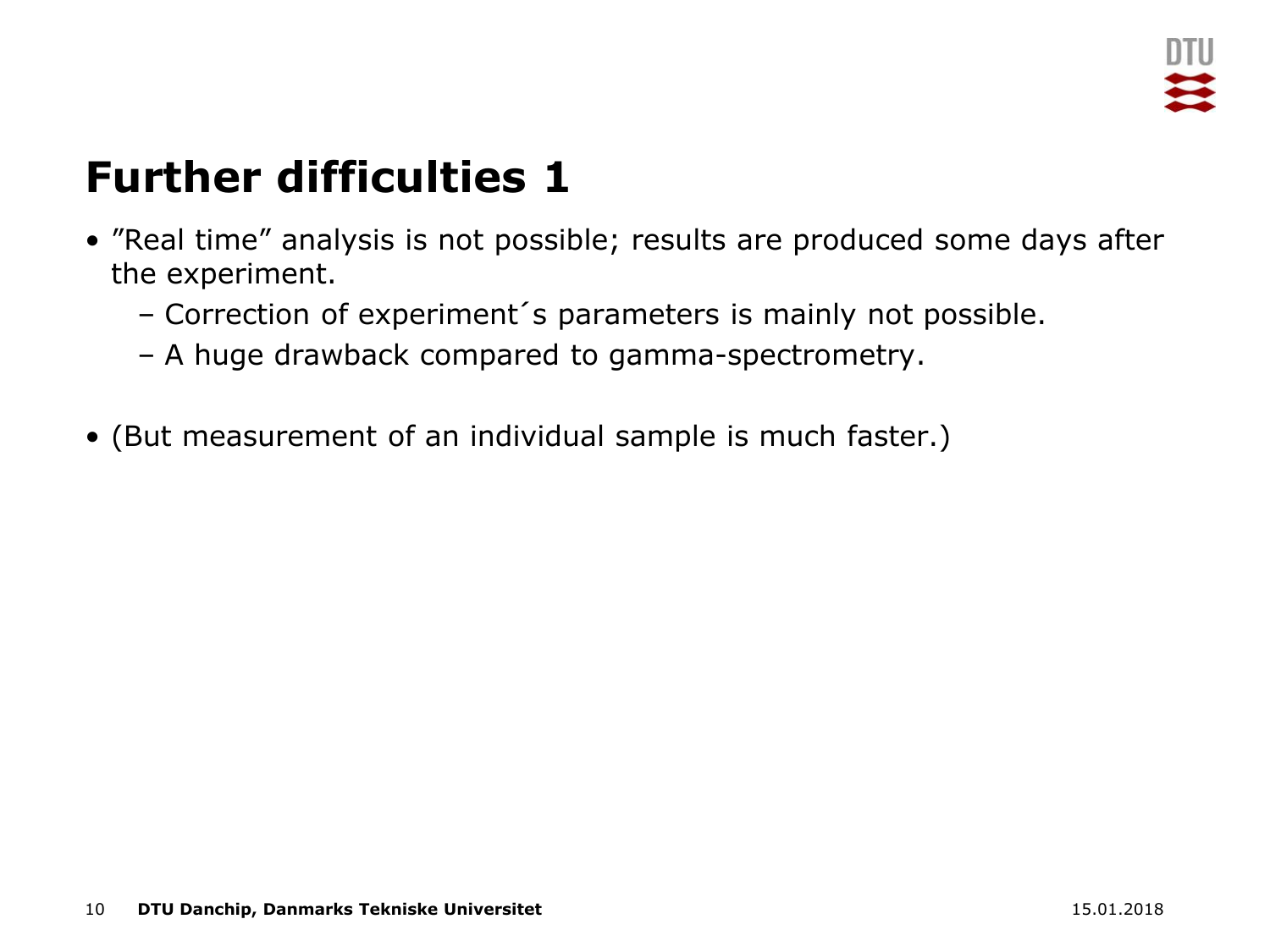### **Further difficulties 2**

- A very wide range of concentrations has to be managed.
	- Composition of NIST Standard Reference Material 123c Stainless Steel (AISI 348) - a test material:

mainly (68.52%) Fe, 17.40% Cr, 11.34% Ni, 1.75% Mn, 0.65% Nb, 0.22% Mo,  $0.12\%$  Co.

- Fe/Mo  $\approx$  311
- If Mo  $\approx$  4 ppb (LOD) => Fe  $\approx$  1400 ppb
- If Mo  $\approx 100$  ppb => Fe  $\approx 30000$  ppb
- Samples can be diluted; but isolation or separation are not possible, as we want to characterize the separation steps!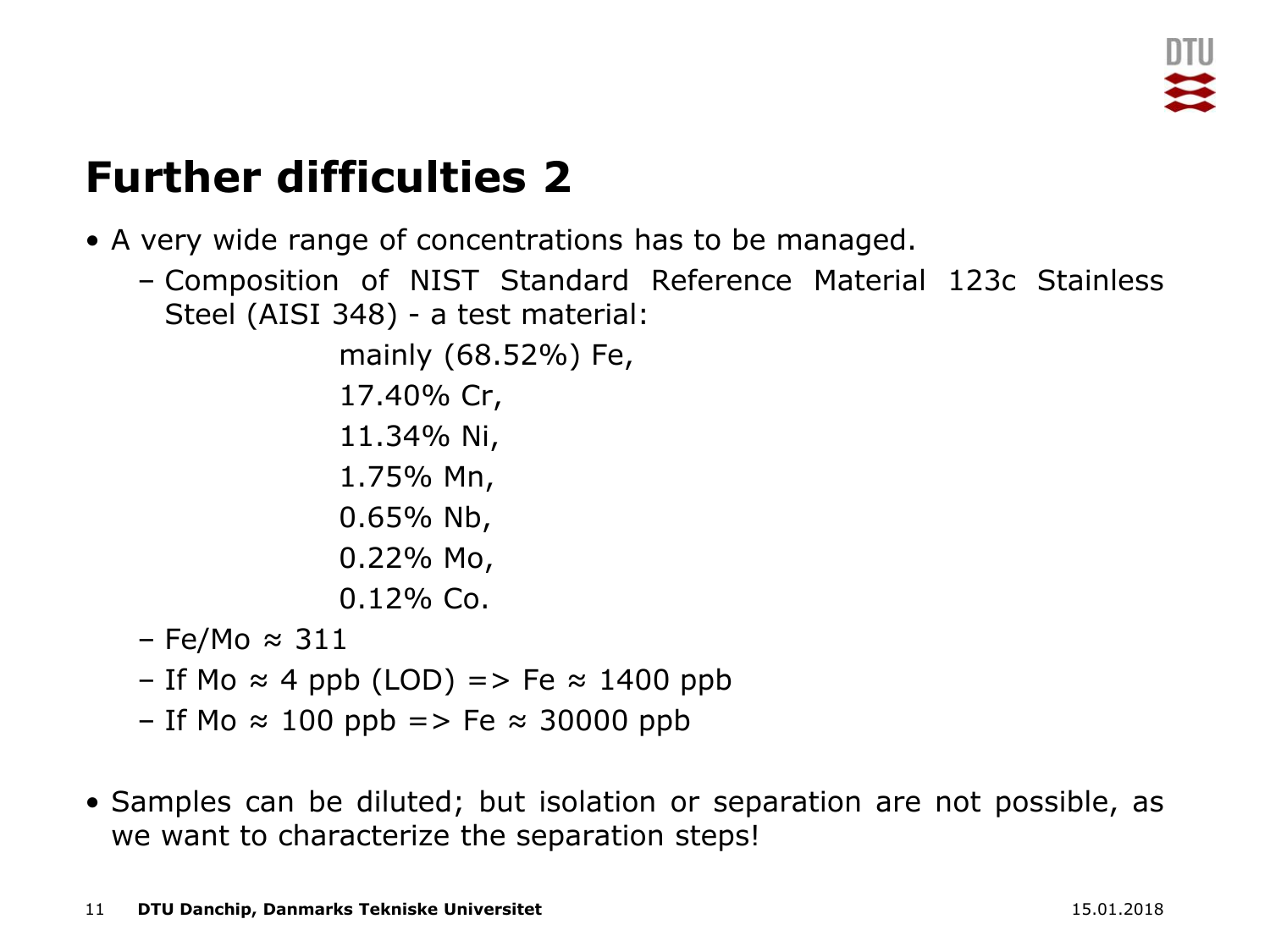# **Further difficulties 3**

#### • Many other false signals arise, such as (for example):

| - Mo: 281.615 nm line | Al, Mn    |
|-----------------------|-----------|
| 284.824 line          | <b>Nb</b> |
| - Nb: 210.942 nm line | Fe, Mn    |
| 309.417 nm line       | Cr, Mo    |
| - Zr: 256.889 nm line | Fe        |
| 343.823 nm line       | Nb        |
| - Fe: 234.350 nm line | Cr        |
| 258,588 nm line       | Mo        |
| 261.382 nm line       | Cr        |
| - Cr: 286.674 nm line | Mo        |
| - Ni: 227.021 nm line | Cr        |
| 230.078 nm line       | Nb        |
| - Mn: 261.815 nm line | Fe, Cr    |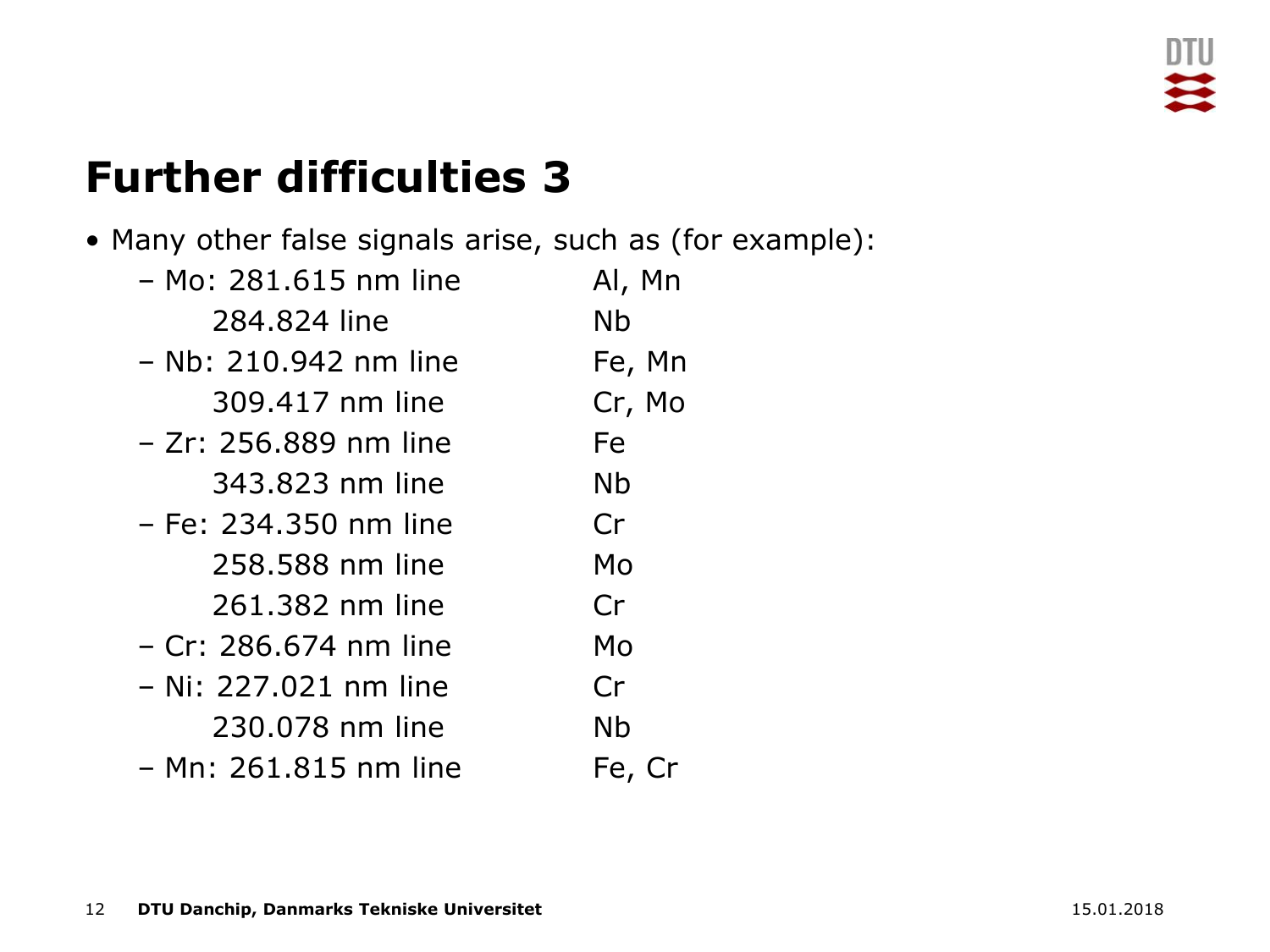

#### **Measurement of Mo by ICP-OES [ppb]**

| Tube Sample Labels                   | Mo<br>201,512 202,032 203,846 204.598 281.615 avg. | Mo                                                   | Mo   | <b>Mo</b>                         | Mo  | Mo             | <b>Mo</b><br>std(s) |            |                               |     |                 |          |         |  |               |                                    |                  |                                                | Real |
|--------------------------------------|----------------------------------------------------|------------------------------------------------------|------|-----------------------------------|-----|----------------|---------------------|------------|-------------------------------|-----|-----------------|----------|---------|--|---------------|------------------------------------|------------------|------------------------------------------------|------|
| L <b>Blank</b>                       |                                                    |                                                      |      |                                   |     | 0 <sub>c</sub> | 0,0                 |            |                               |     |                 |          |         |  |               |                                    |                  |                                                |      |
| 2Standard 1                          | 153                                                | 153                                                  | 153  | 153                               |     | 153 153,0      | 0,0                 |            |                               |     |                 |          |         |  |               |                                    |                  |                                                |      |
| 3Standard 2                          | 765                                                | 765                                                  | 765  | 765                               | 765 | 765,0          | 0,0                 |            |                               |     |                 |          |         |  |               |                                    |                  |                                                |      |
| 4Standard 3                          | 1530                                               | 1530                                                 | 1530 | 1530                              |     | 15301530.0     | 0.0                 |            |                               |     |                 |          |         |  |               |                                    |                  |                                                |      |
| 5Water                               |                                                    | 4,6777 9,04198 3,2856 3,44991 6,90859                |      |                                   |     | 5.5            | 2,5                 |            |                               |     |                 |          |         |  |               |                                    |                  |                                                |      |
| 60,01/Std-3 1,5x                     | 328,518                                            |                                                      |      | 325 321,406 336,727 330,724 328,5 |     |                | 5,8                 | 329        | 325                           | 321 | 337             | 331      | 328     |  |               |                                    |                  |                                                | 330  |
| $0,01/Std-3$<br>7 <sup>+FeMnSr</sup> |                                                    | 217,545 270,03 342,122 283,395 682,736 359,2 186,2   |      |                                   |     |                |                     |            | 218 270 342                   |     | <b>283</b>      |          | 683 359 |  | $-41\% -18\%$ |                                    | 6% -17% 69%      | 9%                                             |      |
| 80,01/Std-4 1,5x                     |                                                    | 675,89 669,122 670,966 680,944 660,39 671,5          |      |                                   |     |                | 7.7                 | 676        | 669                           | 671 | 681             | 660      | 671     |  |               |                                    |                  |                                                | 660  |
| $0,01/Std-4$<br>$9 + FeMn$           |                                                    | 487,366 527,268 625,329 562,79 969,818 634,5 194,2   |      |                                   |     |                |                     |            | 487 527                       | 625 | 563             | 970      | 635     |  |               | $-32\%$ $-24\%$ $-7\%$ $-19\%$ 38% |                  | $-6%$                                          |      |
| 100,01/Std-5                         |                                                    | 1475 1519,79 1503,04 1501,32 1491,37 1498,1          |      |                                   |     |                | 16,5                |            | 1475 1520 1503 1501 1491 1498 |     |                 |          |         |  |               |                                    |                  |                                                | 1485 |
| $0,01/Std-5$<br>$11$ +FeMnSr         |                                                    | 893,052 913,341 1008,56 960,142 1267,81 1008,6 151,6 |      |                                   |     |                |                     |            | 1161 1187 1311 1248 1648 1311 |     |                 |          |         |  |               |                                    |                  | $-24\%$ $-25\%$ $-14\%$ $-18\%$ $10\%$ $-13\%$ |      |
| 12Water                              |                                                    | 5,40442 12,2196 5,68364 8,37302 7,36536              |      |                                   |     | 7.8            | 2.8                 |            |                               |     |                 |          |         |  |               |                                    |                  |                                                |      |
| $13 0,50/S-31,5x$                    |                                                    | 212,828 224,554 218,983 228,889 220,619 221,2        |      |                                   |     |                | 6,0                 | 213        | 225                           | 219 | 229             | 221      | 221     |  |               |                                    |                  |                                                | 222  |
| $ 0,50/S-3 $<br>14+FeMnSr            |                                                    | 151,809 179,594 255,309 196,227 647,501 286,1        |      |                                   |     |                | 205,6               | <b>152</b> |                               |     | 180 255 196 648 |          | 286     |  |               | $-33\%$ -22% 15% -15% 98% 26%      |                  |                                                |      |
| $15 0,50/S-41,5x$                    |                                                    | 435,827 441,378 438,954 444,3 438,808 439,9          |      |                                   |     |                | 3,2                 | 436        | 441                           | 439 | 444             | 439      | 440     |  |               |                                    |                  |                                                | 444  |
| $0,50/S-4$<br>16+FeMnSr              |                                                    | 307,817 348,675 428,102 358,454 757,646 440,1        |      |                                   |     |                | 182.7               |            | 308 349                       |     | 428 358         | 758      | 440     |  |               | $-34\%$ $-23\%$ $-3\%$ $-21\%$ 53% |                  | 0%                                             |      |
| 170,50/S-5                           |                                                    | 980,796 967,37 961,872 983,639 972,237 973,2         |      |                                   |     |                | 9,1                 | 981        | 967                           | 962 |                 | 984 972  | 973     |  |               |                                    |                  |                                                | 1000 |
| $0,50/S-5$<br>18+FeMnSr              |                                                    | 526,26578,333 679,08615,5791071,15 694,1             |      |                                   |     |                | 218.0               | 684        | 752                           | 883 |                 | 800 1392 | 902     |  | $-36\% -25\%$ |                                    | $-9\% -21\%$ 36% | $-8%$                                          |      |
| 19Water                              |                                                    |                                                      |      |                                   |     | 7.2            | 4,1                 |            |                               |     |                 |          |         |  |               |                                    |                  |                                                |      |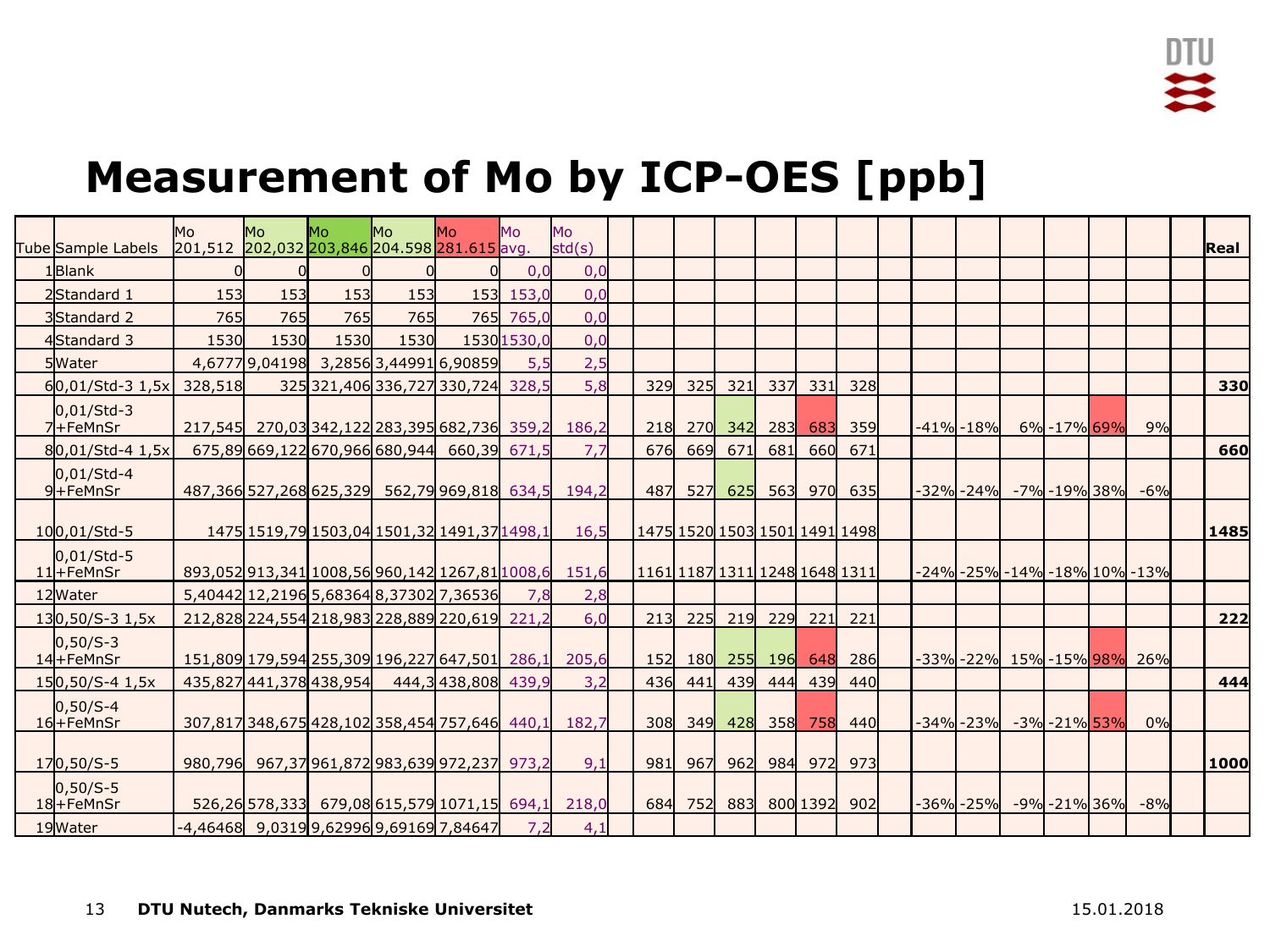

#### **Measurement of Nb by ICP-OES [ppb]**

| Sample<br>Tube <mark>Labels</mark>    | <b>Nb</b><br>210.942                    | <b>Nb</b><br>269.706                                | lNb.      | Nb. | lNb.<br>295.088 309.417 313.078 avg. std(s) | <b>Nb</b> | <b>Nb</b> |            |            |        |     |                         |           |            |                            |  |                          | <b>Real</b>  |
|---------------------------------------|-----------------------------------------|-----------------------------------------------------|-----------|-----|---------------------------------------------|-----------|-----------|------------|------------|--------|-----|-------------------------|-----------|------------|----------------------------|--|--------------------------|--------------|
| 1Blank                                |                                         |                                                     |           |     |                                             | 0,0       | 0,0       |            |            |        |     |                         |           |            |                            |  |                          |              |
| 2Standard 1                           | 66                                      | <b>66</b>                                           | <b>66</b> | 66  | <b>66</b>                                   | 66,0      | 0,0       |            |            |        |     |                         |           |            |                            |  |                          |              |
| 3Standard 2                           | 330                                     | 330                                                 | 330       | 330 |                                             | 330 330,0 | 0, 0      |            |            |        |     |                         |           |            |                            |  |                          |              |
| 4Standard 3                           | 660                                     | 660                                                 | 660       | 660 |                                             | 660 660,0 | 0, 0      |            |            |        |     |                         |           |            |                            |  |                          |              |
| 5Water                                | $-1,08373$                              |                                                     |           |     | 7,84935 6,0011 7,38264 4,9313               | 5.2       | 3,1       |            |            |        |     |                         |           |            |                            |  |                          |              |
| 60,01/Std-3 1,5x                      | 347,141                                 |                                                     |           |     | 350, 776 344, 227 345, 668 340, 226 345, 6  |           | 3,9       |            |            |        |     | 347 351 344 346 340 346 |           |            |                            |  |                          | 330          |
| $0,01/Std-3$<br>7 <sup>+</sup> FeMnSr |                                         | 803,626 342,184 283,395 263,052 279,061 394,3 230,8 |           |     |                                             |           |           |            |            |        |     | 804 342 283 263 279 394 |           | <b>79%</b> |                            |  | -2% -19% -27% -20%  13%  |              |
| 80,01/Std-4 1,5x                      | 708,465                                 |                                                     |           |     | 703,504 700,156 703,598 695,564 702,3       |           | 4,8       |            |            |        |     | 708 704 700 704 696 702 |           |            |                            |  |                          | 660          |
| $0,01/Std-4$<br>$9 + FeMn$            | #NAME?                                  |                                                     |           |     | 611,685 583,453 556,116 572,731 581,0       |           | 23,3      |            |            |        |     | 612 583 556 573 581     |           |            |                            |  | -14% -18% -23% -19% -19% |              |
| 100,01/Std-5                          | $-4,26196$                              |                                                     |           |     | 3,15501 3,74386 6,9297 4,46885              | 3,7       | 2,5       | $-4$       | 31         |        |     |                         |           |            |                            |  |                          | $\mathbf 0$  |
| $0,01/Std-5$<br>$11$ +FeMnSr          |                                         | 622,167 71,6067 80,1575 5,72571 3,69986 156,7 262,7 |           |     |                                             |           |           | <b>809</b> |            | 93 104 |     |                         | 204       |            |                            |  |                          |              |
| 12Water                               |                                         | $-8,15695$ 1,89255 4,54518 6,50673 4,64806          |           |     |                                             | 3,5       | 2,6       |            |            |        |     |                         |           |            |                            |  |                          |              |
| $13 0,50/S-31,5x$                     |                                         | 235,654 226,956 226,122 219,323 220,362 225,7       |           |     |                                             |           | 6, 5      |            | 236 227    |        |     | 226 219 220 226         |           |            |                            |  |                          | 222          |
| $0,50/S-3$<br>14+FeMnSr               |                                         | 722,795 228,197 192,758 164,957 190,313 299,8 237,5 |           |     |                                             |           |           |            |            |        |     | 223 228 193 165 190 300 |           | 102%       |                            |  | 1%-16%-28%-15% 28%       |              |
| 150,50/S-4 1,5x                       | 455,704                                 | 462,436 453,073 452,21 449,807 454,6                |           |     |                                             |           | 4,8       |            |            |        |     | 456 462 453 452 450 455 |           |            |                            |  |                          | 444          |
| $ 0,50/S-4$<br>16+FeMnSr              |                                         | 881,687 408,003 373,809 353,293 369,1 477,2 227,0   |           |     |                                             |           |           |            |            |        |     | 882 408 374 353 369 477 |           |            | $64\%$ -13% -19% -25% -20% |  | 5%                       |              |
| 170,50/S-5                            | -0,8759030,437722 9,22516,33497 10,0194 |                                                     |           |     |                                             | 5.2       | 4,8       | $-1$       |            |        |     | 10                      |           |            |                            |  |                          | $\mathbf{0}$ |
| $0,50/S-5$<br>18+FeMnSr               |                                         | 607,103 67,6454 87,7876 7,08947 4,80899 154,9 255,4 |           |     |                                             |           |           |            | 789 88 114 |        | -91 |                         | $6 \ 201$ |            |                            |  |                          |              |
| 19 Water                              |                                         | 8,20094 4,67413 3,29971 6,94485 4,97507             |           |     |                                             | 5,6       | 1,9       |            |            |        |     |                         |           |            |                            |  |                          |              |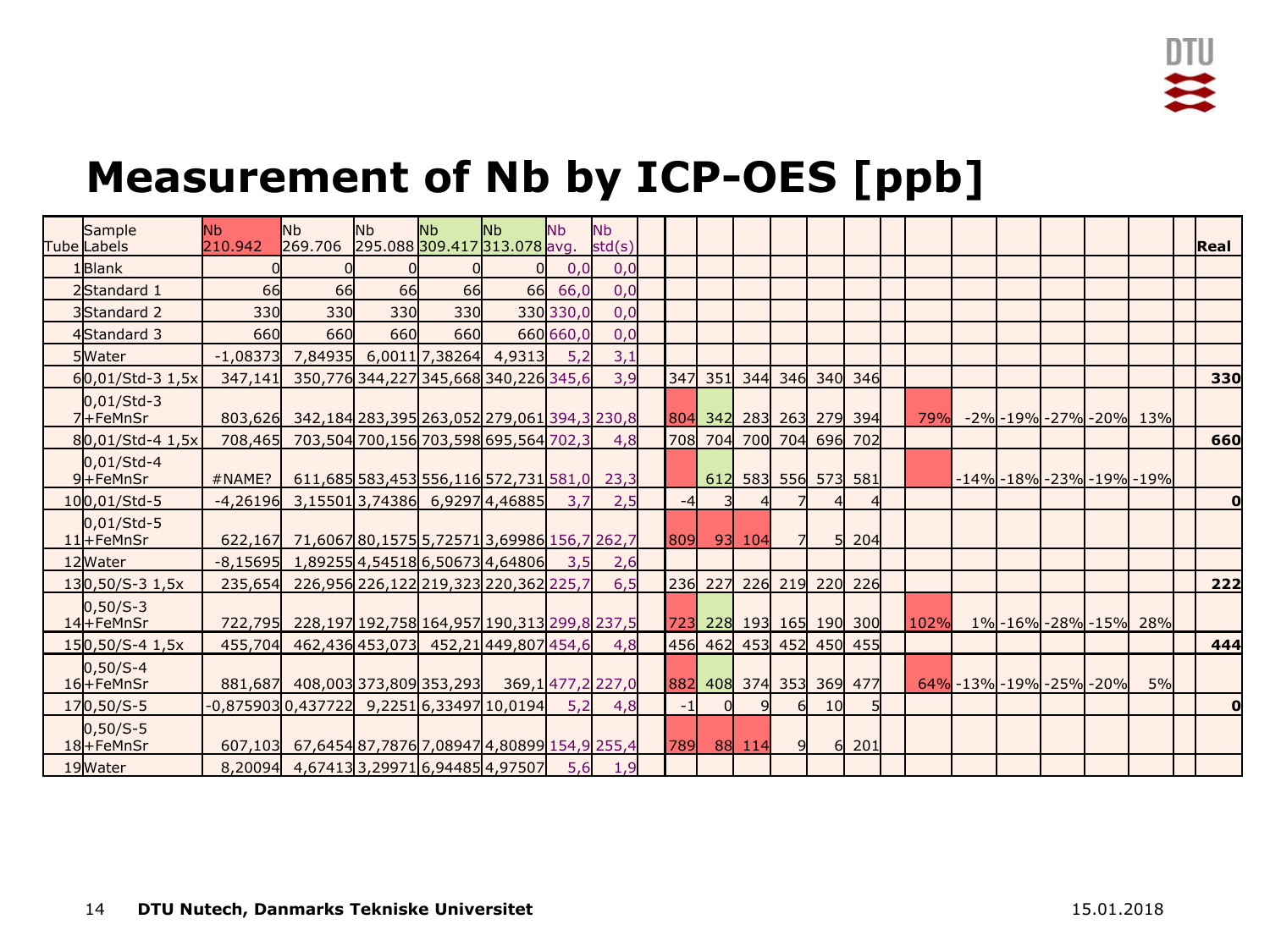

### **Conclusions**

• ICP technique can be used for development of a radioanalytical method (determination of recoveries of analytes and decontamination factors of disturbing components); but some strange or unusual difficulties can arise.